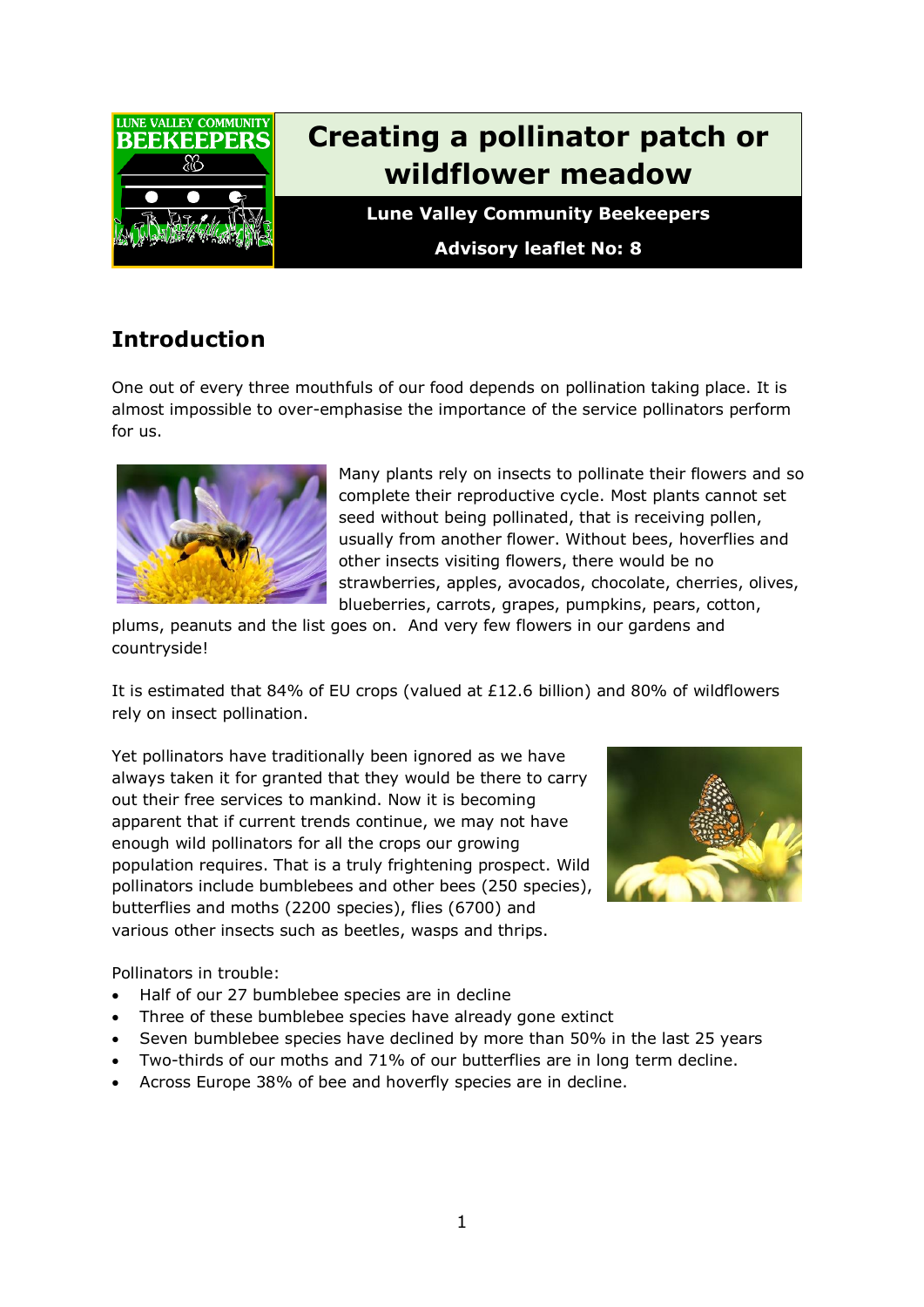Pollinators face a perfect storm of problems:

- Unpredictable/extreme weather resulting from our changing climate
- Intensive farming, which has fragmented and isolated flower-rich habitats and affected the quality of much that still remains
- Pesticide use intended for the 'troublesome' insects but killing the beneficial ones too
- Loss of flowery habitat to urban growth and the associated sanitising of the nearby countryside
- Inappropriate tree planting on flowery habitats
- Loss of and damage to brownfield sites.

Imagine living in a desert with barely any food, water or shelter. Much of the modern British countryside is now like that for many wild pollinators.

#### **What can you do to help?**

Creating either a wildflower meadow or a pollinator patch can provide an oasis in this desert and increase the chances of pollinators surviving. So, what is the difference?



A wildflower meadow (left) is an area of permanent grassland where native wildflowers grow. A pollinator patch (right) is a bed of annual flowers which may contain native cornfield annuals such as poppies, or non-native flowers or a mixture of both. Using a mixture of both can ensure a longer flowering period.

It is important to make and understand the distinction because cornfield annuals thrive well on fertile soil, whereas wildflower meadows grow better on unproductive soil, where vigorous grasses do not out-compete the flowers.

Before you get to work on your wildflower meadow consider the availability of light and your soil type. All meadow plants prefer an open, sunny place, so avoid sites under trees as these will be too dark and too dry. Small native trees and shrubs (such as hawthorn, blackthorn and gorse) or fruit trees scattered through the meadow are beneficial for other wildlife but can make maintenance more difficult.

Your soil type will determine which flowers will grow. Drier sites with poorer soils are easier to manage. Damp soils will be fine but avoid extremely wet sites. Testing your soil to determine whether it is acid, neutral or alkaline is essential in order to identify which types of flowers are most likely to succeed.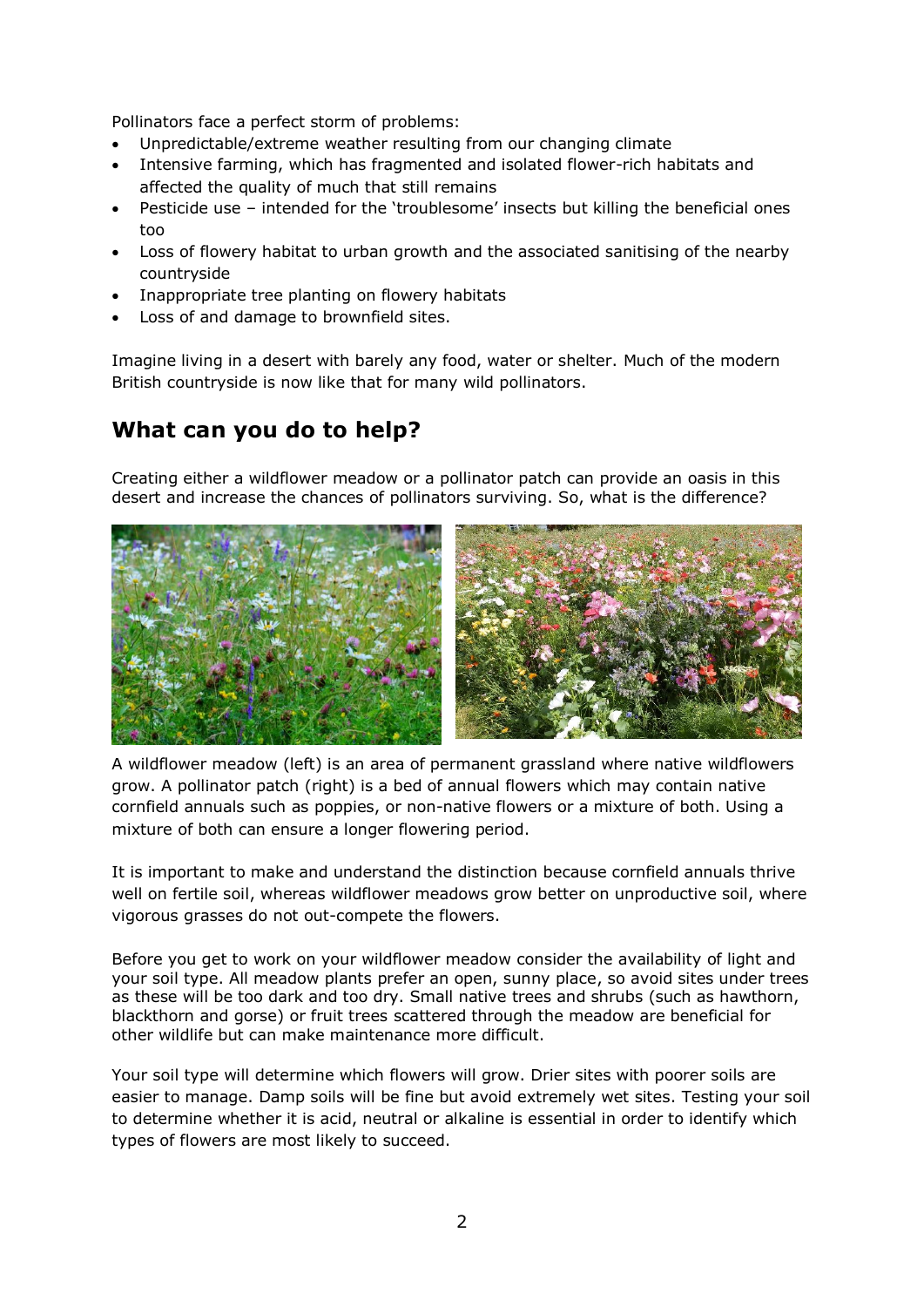# **Creating a pollinator patch**



A pollinator patch is a bed of annual flowers which may be native, non-native or a mixture of both. To be successful, the ground needs to be meticulously prepared which involves digging the site over, removing all existing vegetation especially grasses, docks and nettles.

Seed is sown in the Spring. You will need about five grams of seed per square metre of meadow. As the sowing is so thin it is best to mix the seed with dry silver sand (the type used for block paving). Do not use builders' sand as it is not fine enough and is usually too damp. Pale-coloured sand helps you see areas that you've already sown and whether you have missed anywhere. The correct ratio is usually three-five parts sand to one of seed.

Just scatter the seed as you walk across the ground. To try and get an even coverage, split your seeds into batches and sow one batch walking in one direction and another batch walking at 90 degrees.



There is no need to rake the seed in or cover it with soil, but gently walk across it so that the seeds are in contact with the soil. You may need to net it from birds.

Keep it well watered until it has established.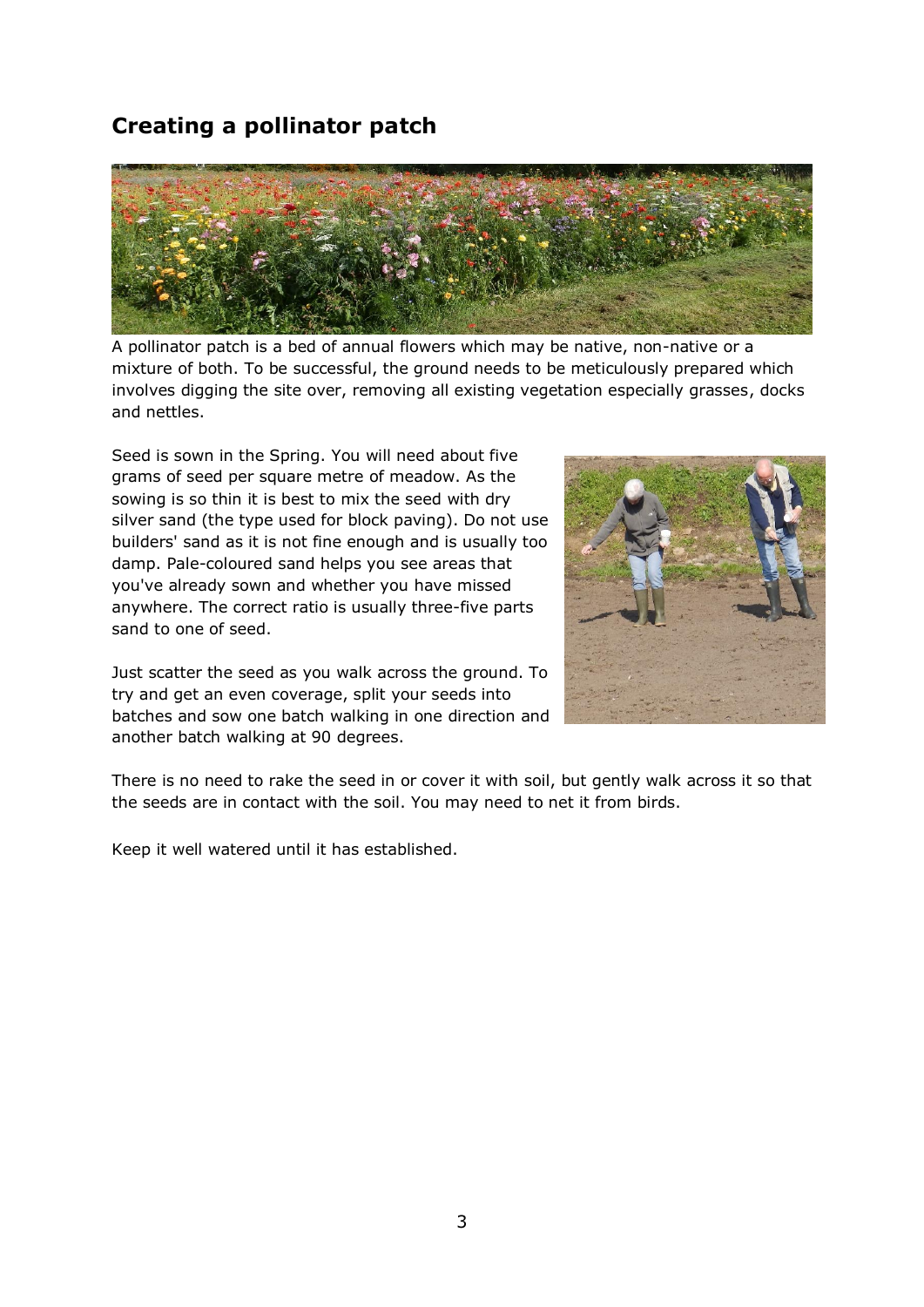#### **Collecting and storing seeds from your patch**



In the late summer or early autumn, once all the flowers have died and set seed, you can collect the seed for sowing next year. It is important to harvest your seeds at the right time, but this is not complicated or difficult. Remember, a flower will naturally drop its seeds when it is ready, so the best way to tell if the seeds are ready to be harvested is to feel the flower head carefully with your hand. If the seeds easily fall away, this means they are

ready. With a flower like a poppy where the seeds are stored inside the head, you will be able to hear the seeds rattling loosely inside when they're ready.

You can sometimes pick or strip individual seeds from the flower head with your hand, but the easiest way to harvest your seeds is often to just cut off the whole flower head, very carefully, with scissors or secateurs.

Next, spread the flower heads out on newspaper and leave in a cool, dry, airy place to allow the seeds to fully dry. You will know the flower heads are dry enough when they feel dry and crumbly to the touch.





When the seeds and flower heads are all dried out, you can release the seeds by gently crushing the flower heads. Gently shaking the crushed material in a jar or other container should cause the seeds to fall to the bottom, allowing you to remove any small pieces of dried up plant or flower from the top. Do not worry about getting the seeds completely clean! This would be a fiddly process and is not necessary as the seeds will grow just as well with other pieces of organic matter mixed in.

If possible, store your seeds in a cotton bag and keep them in a cool, dry place, such as a fridge, but be very careful the seeds do not get mistaken for food as some may be poisonous!

If you do not have a cotton bag, you can use a normal paper envelope. Never store your seeds in plastic because this can cause condensation to form which will make the seeds damp and mouldy.

Your patch can then be prepared and left bare over-winter.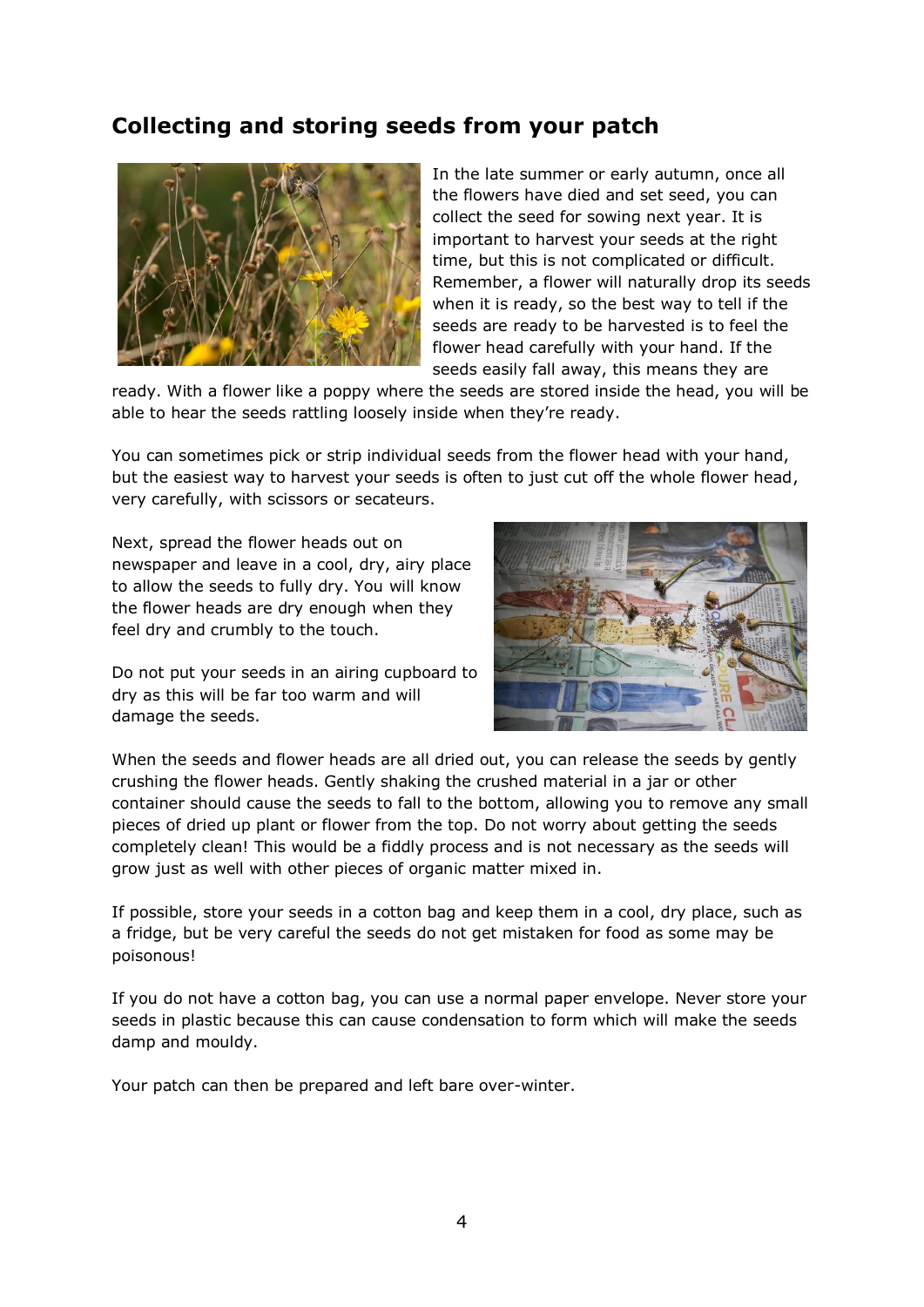# **Creating a wildflower meadow**

A wildflower meadow is an area of permanent grassland where native wildflowers grow.

There are three ways to create a wildflower meadow.



Option 1 is to start from scratch, preparing the land in a similar way as you would for a pollinator patch and then sowing a suitable meadow seed mix. The only difference in preparing the site is that you might want to consider removing some of the top soil in

order to reduce the fertility of the soil, making it more suitable for wildflowers. Depending on the size of your proposed meadow, this might best be done by machinery.

Option 2 is to convert an existing piece of lawn or grassland. Areas that are naturally low in fertility are ideal, but if yours is not, there are several things you can do to bring the nutrient levels down and prevent vigorous grasses from taking over. These include:

- not using fertilisers or weed killers,
- mowing the area regularly and keeping the grass very short
- 
- removing all clippings to prevent nutrients being returned to the soil.

You may need to keep this up for two years until it is ready to be planted with wildflowers. Seeding existing grassland is rarely successful. The wildflowers you use should largely depend on your soil conditions and will establish best if planted in the autumn as small plug plants.

One flower deserves a special mention. Yellow Rattle is a lovely meadow flower with a slightly sinister character. Its roots tap into those of grasses, stealing their nutrients and suppressing their growth. This keeps them in check and allows many other meadow flowers to thrive with the reduced grass growth. It does such a good job it's sometimes called "the meadow maker".



Option 3 is to prepare your site in the same way as for a pollinator patch and then lay rolls of specialist wildflower meadow turf. This is very expensive, although success is almost guaranteed unless you fail to water in a dry period.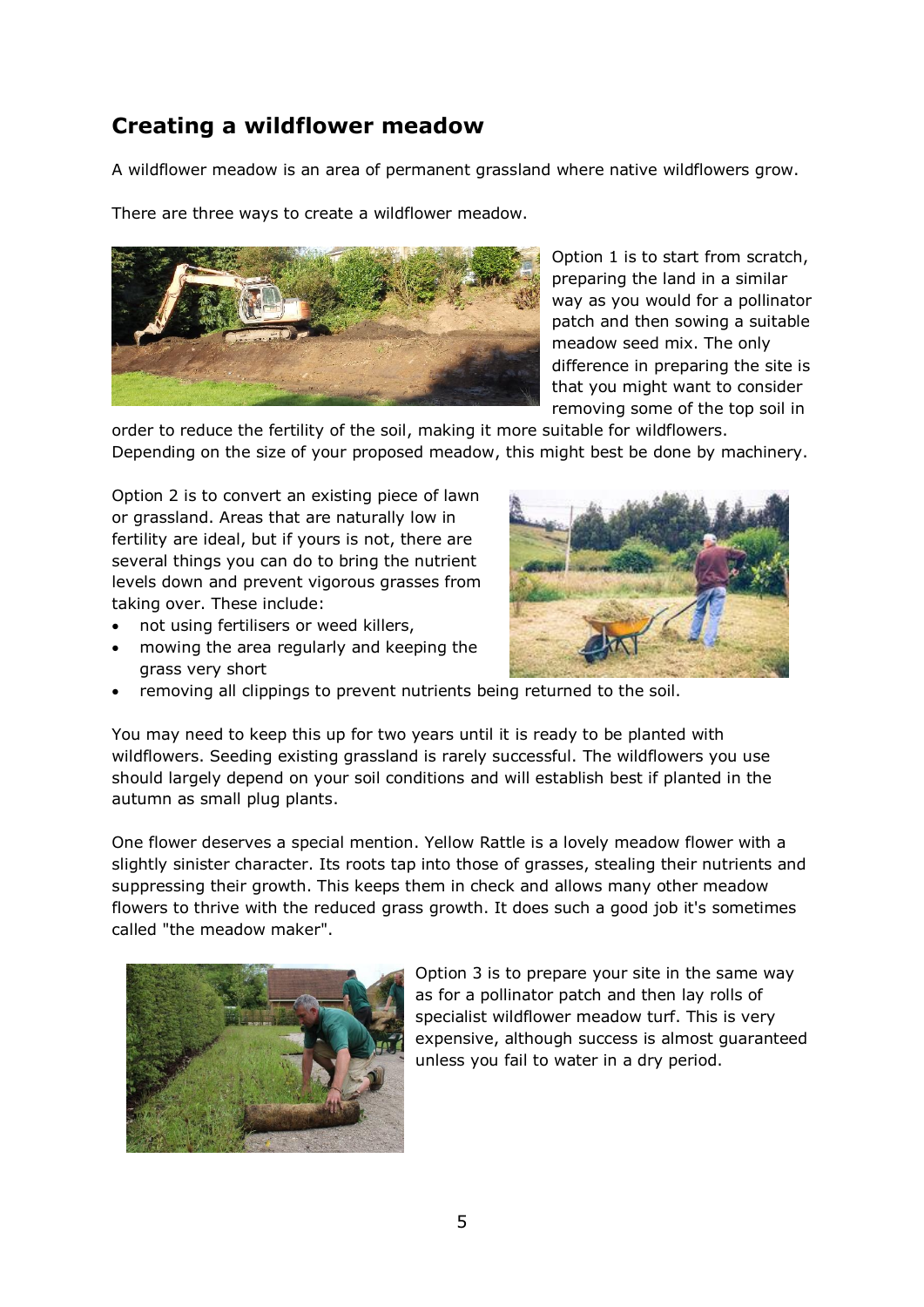# **Caring for your wildflower meadow**

Once you have a meadow with some grass and flowers, the absolute key to maintaining it is through mowing.

The basic yearly pattern is to leave the meadow alone until the first grass cut in late summer, any time from the end of July until mid September. This gives wildflowers the chance to set and shed their seed. The exact timing depends on the year and the weather, but a later cut will help species like knapweed and orchids to spread, while earlier cuts can help control competitive species. Try cutting different areas at different times and see how your wildflowers respond. Cut the grass down hard to a few inches in height but, if you can, it's also good to leave some strips or edges uncut as refuges for insects.



When you cut your meadow, you may wish to leave the cuttings for about a week in order that any remaining flower seeds will dry out, drop to the soil and grow next year. However, it is critical to remove all the cuttings in order to keep the soil fertility down. You may also wish to cut the meadow again later in the year in order to keep the grass down.

You will almost certainly find that when you come to make the main cut at the end of the summer, your meadow is too high to be cut with a lawn mower and will either have to be strimmed or scythed.

This annual cycle of management mimics the traditional pattern of hay-cutting followed by grazing to which many meadow flowers are adapted.



Your meadow will evolve year by year, with some species coming through strongly to start with and then others taking over. You should see bees and butterflies start to use your meadow in its first year and maybe, even grasshoppers.